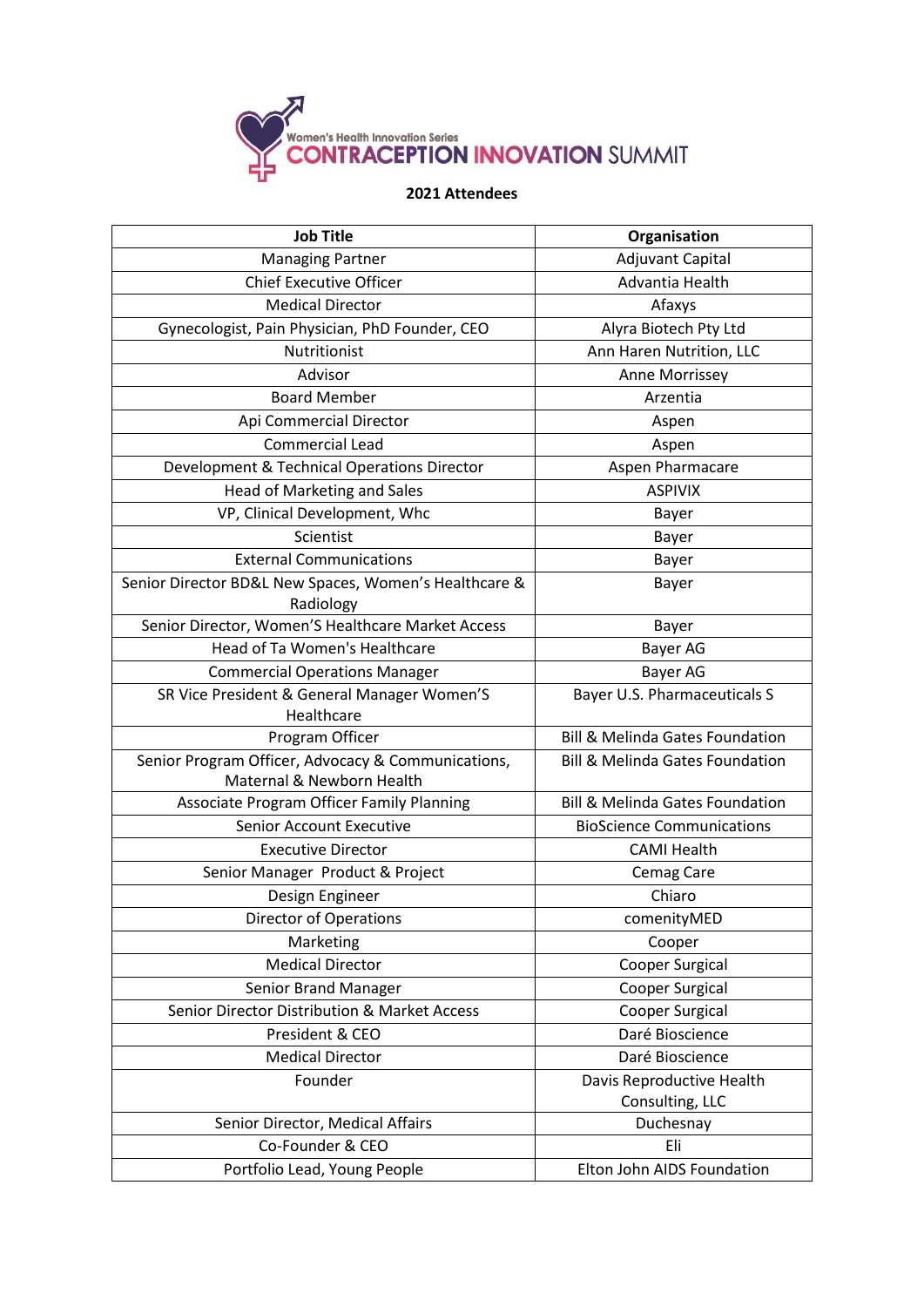

## **2021 Attendees**

| <b>Product Manager</b>                                   | Elvie                                               |
|----------------------------------------------------------|-----------------------------------------------------|
| CEO & Co-Founder                                         | <b>EMME</b>                                         |
| President & Chief Executive Officer                      | <b>Eppin Pharm</b>                                  |
| Senior Director of Operations                            | <b>Eppin Pharm</b>                                  |
| <b>MSL</b>                                               | Evofem                                              |
| <b>Managing Director</b>                                 | <b>EXXclaim Capital</b>                             |
| Founder & Managing Partner                               | <b>FemHealth Ventures</b>                           |
| <b>Chief Executive Officer</b>                           | Femtech Insider                                     |
| <b>Chief Executive Officer</b>                           | Femtech Media                                       |
| Director, Research & Development                         | <b>FHI 360</b>                                      |
| Director, Product Development & Introduction             | <b>FHI 360</b>                                      |
| Manager                                                  | First Group Healthcare Ltd                          |
| Associate                                                | <b>Flying Health</b>                                |
| <b>Senior Account Executive</b>                          | <b>Foundation Consumer Health</b>                   |
| <b>Marketing Director</b>                                | <b>FOUNDATION CONSUMER</b><br><b>HEALTHCARE LLC</b> |
| <b>Business Unit Director</b>                            | Gedeon Richter Pharma                               |
| President                                                | Gesea Biosciences                                   |
| Managing Director   Co-Chair Healthcare Sector           | Golden Seeds                                        |
| Principal                                                | <b>Grand Challenges Canada</b>                      |
| Director                                                 | Hanx                                                |
| Co-Founder                                               | <b>HBM Healthcare Investments</b>                   |
| Vice President Biostatistics & Programming               | <b>Health Decisions</b>                             |
| <b>Chief Executive Officer</b>                           | <b>Hera Health Solutions</b>                        |
| <b>VP Medical Affairs</b>                                | <b>HRA Pharma</b>                                   |
| Women's Health Marketing Director                        | <b>HRA Pharma</b>                                   |
| Global Rx-to-Otc Switch Director                         | <b>HRA Pharma</b>                                   |
| <b>External Medical Consultant</b>                       | <b>HRA Pharma</b>                                   |
| Na                                                       | interested individual                               |
| <b>Technical Advisor, Family Planning</b>                | Jhpiego                                             |
| Rwanda Health Lead                                       | Kasha                                               |
| <b>Chief Executive Officer</b>                           | Layla Technologies                                  |
| <b>Executive Director</b>                                | Male Contraceptive Initiative                       |
| <b>Country Director</b>                                  | Marie Stopes Ethiopia                               |
| Director Medical Affairs, Women's Health                 | Mayne Pharma                                        |
| <b>Head of Medical Affairs</b>                           | Mayne Pharma                                        |
| <b>Chief Business Officer</b>                            | Medicines360                                        |
| Director, Impact & Global Access                         | Medicines360                                        |
| Consultant                                               | MedSphere                                           |
| Principal Scientist, Clinical Research, Women's Health   | Merck                                               |
| <b>Global Marketing Wh</b>                               | Merck                                               |
| <b>Executive Director Corporate Business Development</b> | Merck Sharp & Dohme                                 |